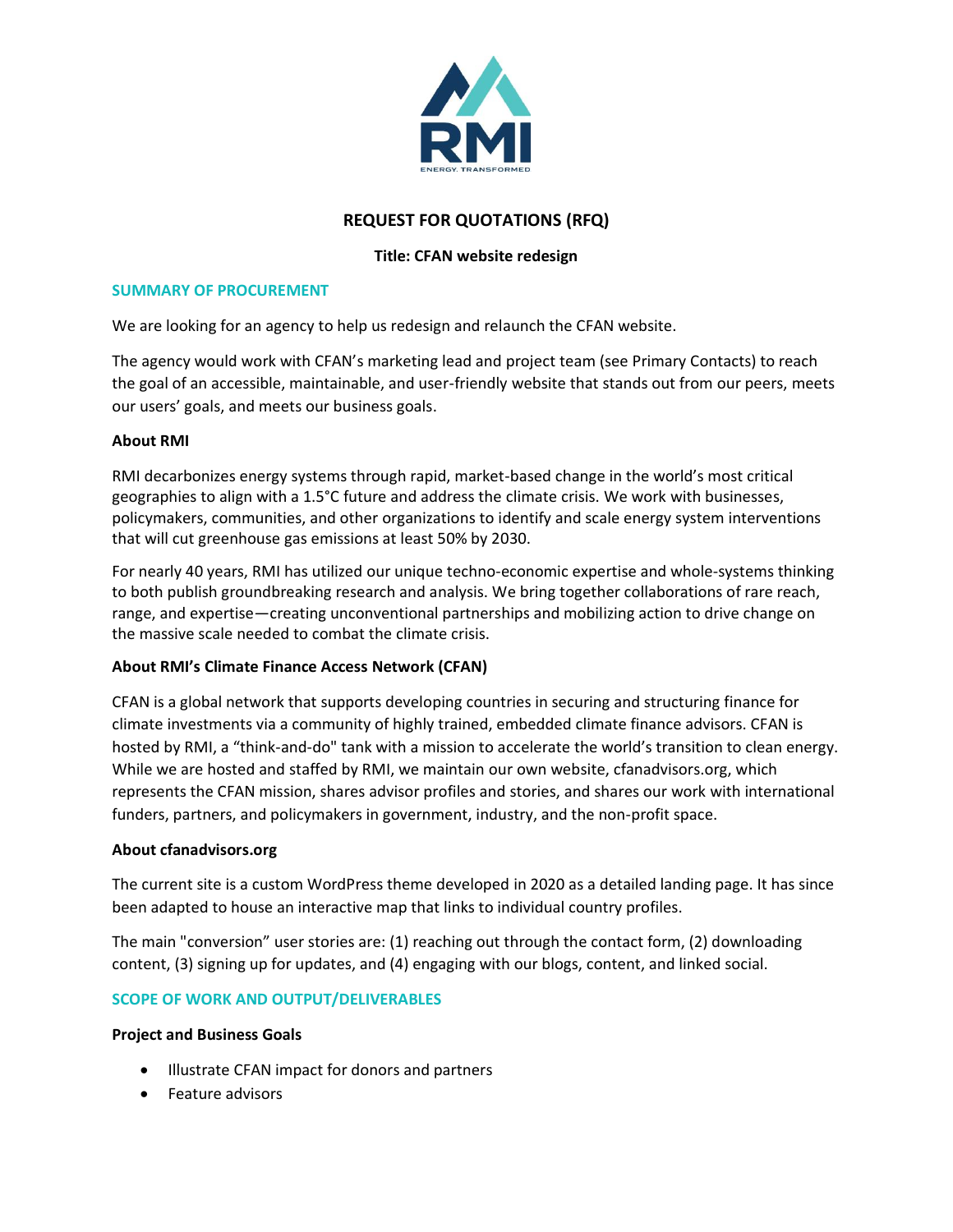

- Capture CFAN mission and approach
- Invite engagement
- Showcase partnerships
- Serve as a resource for climate finance professionals

### **Audience and User Goals**

| <b>Audience</b>          | Problem they need to solve                                                                                                                                                                                   | How we solve it                                                                                                                                                                                                                                                                                                                                                                                                    |
|--------------------------|--------------------------------------------------------------------------------------------------------------------------------------------------------------------------------------------------------------|--------------------------------------------------------------------------------------------------------------------------------------------------------------------------------------------------------------------------------------------------------------------------------------------------------------------------------------------------------------------------------------------------------------------|
| Country reps             | A time-limited cycle in which to<br>accomplish things<br>Pressure from<br>constituents/higher ups/peers<br>Need to show strongly backed<br>stance and action<br>Account for political/regional<br>volatility | CFAN is a neutral broker able to<br>platform country voices, provide<br>trusted support and access to a<br>global network, and offers<br>tailored support for achieving<br>climate goals and closing on<br>finance opportunities via training,<br>workshops, and embedded<br>advisory support                                                                                                                      |
| Funders                  | Need to fund high-impact,<br>implementable, scalable efforts<br>Made anxious by volatility, lack<br>of infrastructure<br>Need for demonstrable evidence<br>of impact                                         | Demand-driven action: direct<br>response to country needs by<br>providing direct and immediate<br>interventions in the form of<br>advisors and training<br>Non-duplicative: brings together<br>a network of organizations<br>active in the space to ensure<br>that efforts are additive and<br>complementary<br>Lasting impact: impact will last<br>due to ongoing in-country<br>trainings by and for the advisors |
| Change-makers            | Lack the capacity and time to<br>create/seek out technical<br>analysis<br>Marching orders from political<br>higher ups<br>Need to create a compelling<br>case with rigor and expertise                       | Neutral broker<br>Technical expert that allows<br>board members and reps to go<br>to their higher ups with<br>technically informed<br>recommendations<br>Platform for country voices<br>Behind the scenes but ever-<br>present                                                                                                                                                                                     |
| <b>Potential members</b> | Short timelines, delivery concerns,<br>Operation within a<br>broken/bureaucratic system<br>Reporting and budget constraints<br>Fundraising                                                                   | <b>Fundraising support</b><br>Access funding for advisors,<br>elevate expertise/presence in a<br>region<br>Enhancing coordination, reducing<br>replication, backstopping,<br>opportunity exploration, receiving<br><b>CFAN training</b>                                                                                                                                                                            |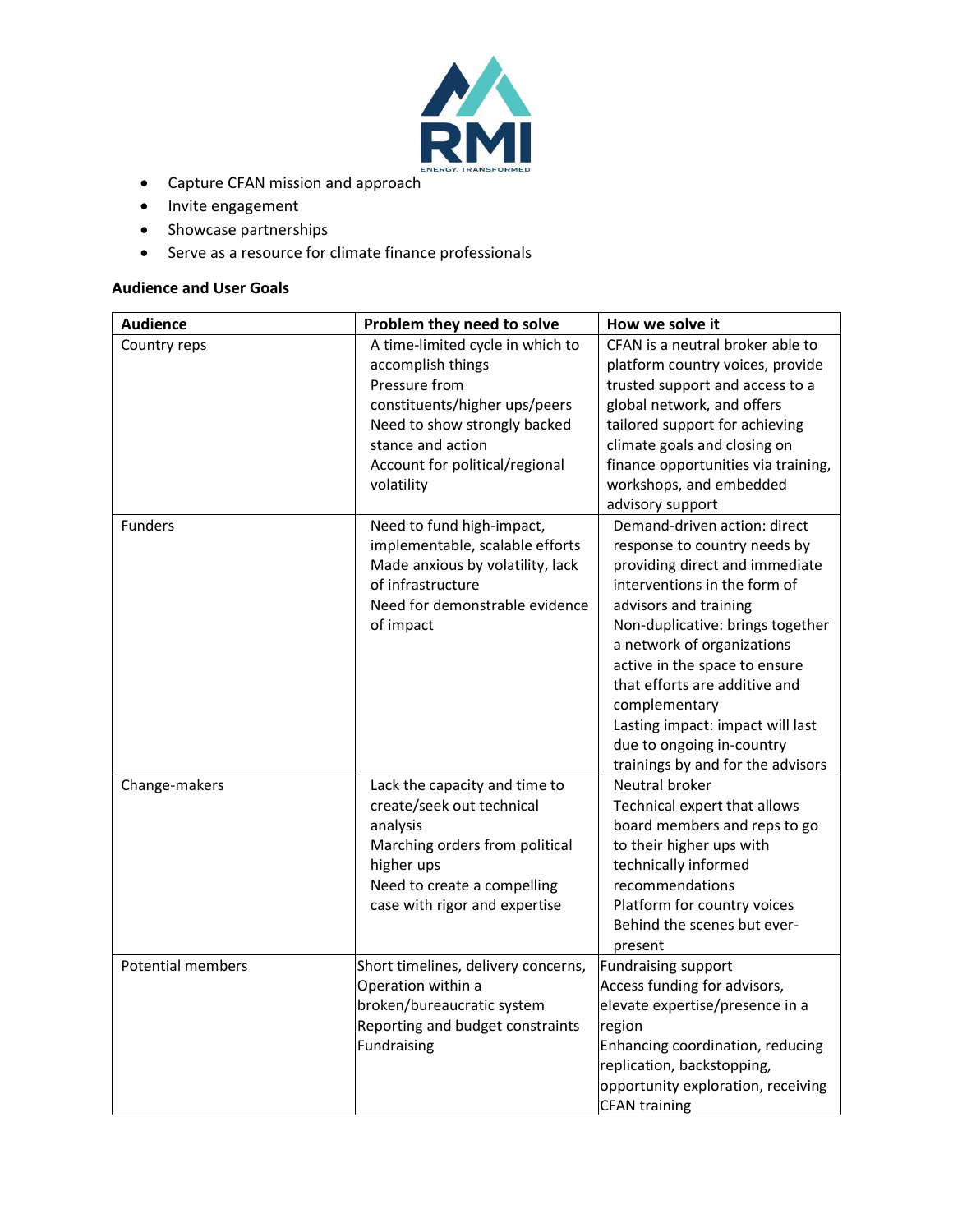

| Potential advisors | Salary, professional reputation,    | Access to state-of-the-art, fully   |
|--------------------|-------------------------------------|-------------------------------------|
|                    | institutional support, professional | funded training                     |
|                    | development opportunities,          | Ongoing backstopping support and    |
|                    | networking                          | technical assistance                |
|                    |                                     | Network of peers, member            |
|                    |                                     | initiatives, and donor institutions |

### **Deliverables**

- A sitemap and information architecture for the new website
- Documented design files for reusable components
- Template and page level mockups that cover all key pages in the agreed sitemap
- Prototypes (via design tools like Figma or InVision, or via code) to demonstrate and align on the user stories and functionality
- Production-quality custom theme and plugin code implemented on cfanadvisors.org and managed in a GitHub repository
- A content management system with a suitable level of reusable templates and components to build and maintain future content
- Migration and addition of new content into the website for an initial launch
- Documentation and training such that our internal team can effectively maintain the website

### **Requirements**

- Performant to a standard we will collaboratively define (e.g., high Google Page Speed / Lighthouse scores). The
- Accessible (WCAG 2.0 AA standards)
- Optimized for search engines, in terms of *technical* SEO, in any low-hanging fruit ways not already covered by code quality, performance, and accessibility efforts
- Responsive to a wide range of screen sizes
- Compatible with all major browsers (does not need to support Internet Explorer) and uses reasonable fallbacks or poly-fills for any feature or spec not fully supported by all browsers
- CMS coverage for any frequent (daily or weekly) edits to content.
- Fast, powerful search and facet-based filtering of our resource library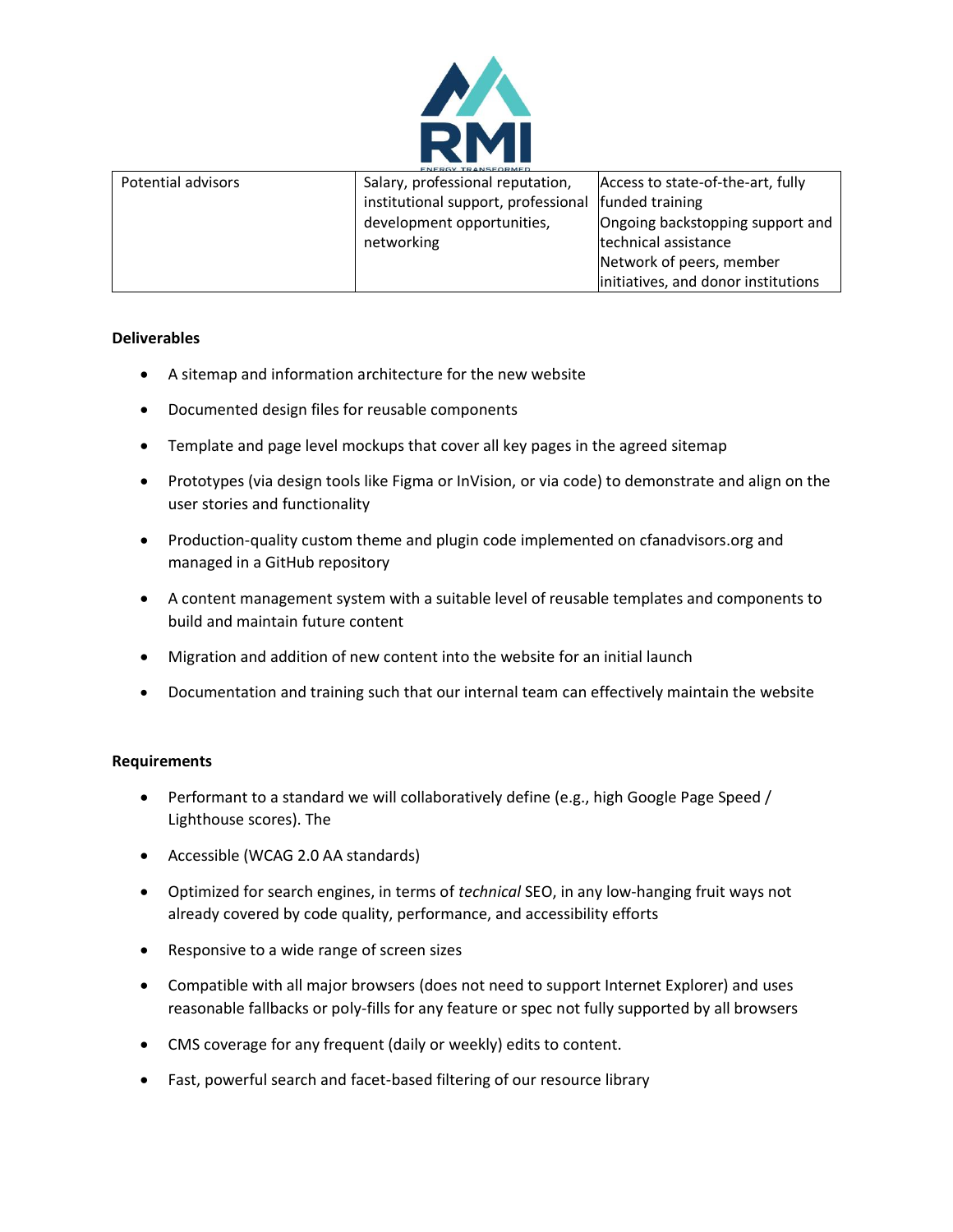

### **Scope**

- Homepage
- Resources page with pagination, filtering, sorting, and search
	- o External links to reports, sites, videos (we have a Vimeo account for anything that needs embedding)
	- o Blog function
- Contact page
- Partners page
- About CFAN page
	- o Mission and initiative details
	- o Governance
	- o Team (bios, headshots links to RMI bios [pages\)](https://rmi.org/about/people/)
- Country + Region pages
	- o Project pipelines
	- o Advisor profiles
- Training page
	- o Prospectus
	- o Link to online learning platform for advisors only (Moodle)
- Member page
	- o Criteria
	- o Network
	- o Descriptions
- Advisor page
	- o Criteria
	- o Hiring
	- o Placement
- Quotes component
- Join Us page, with web forms
- Additional pages and templates as identified and agreed upon during the discovery phase and documented in the sitemap
- Finding/processing suitable images—given CFAN art direction—on RMI's iStock account.

## **Out of Scope**

- Core Visual Branding. RMI/CFAN will use the existing CFAN logo and core brand colors. However, we are open to new typography and additional, secondary color palettes for the website.
- Copy. CFAN will provide all final copy, keeping within collaboratively defined parameters to accommodate agreed upon designs.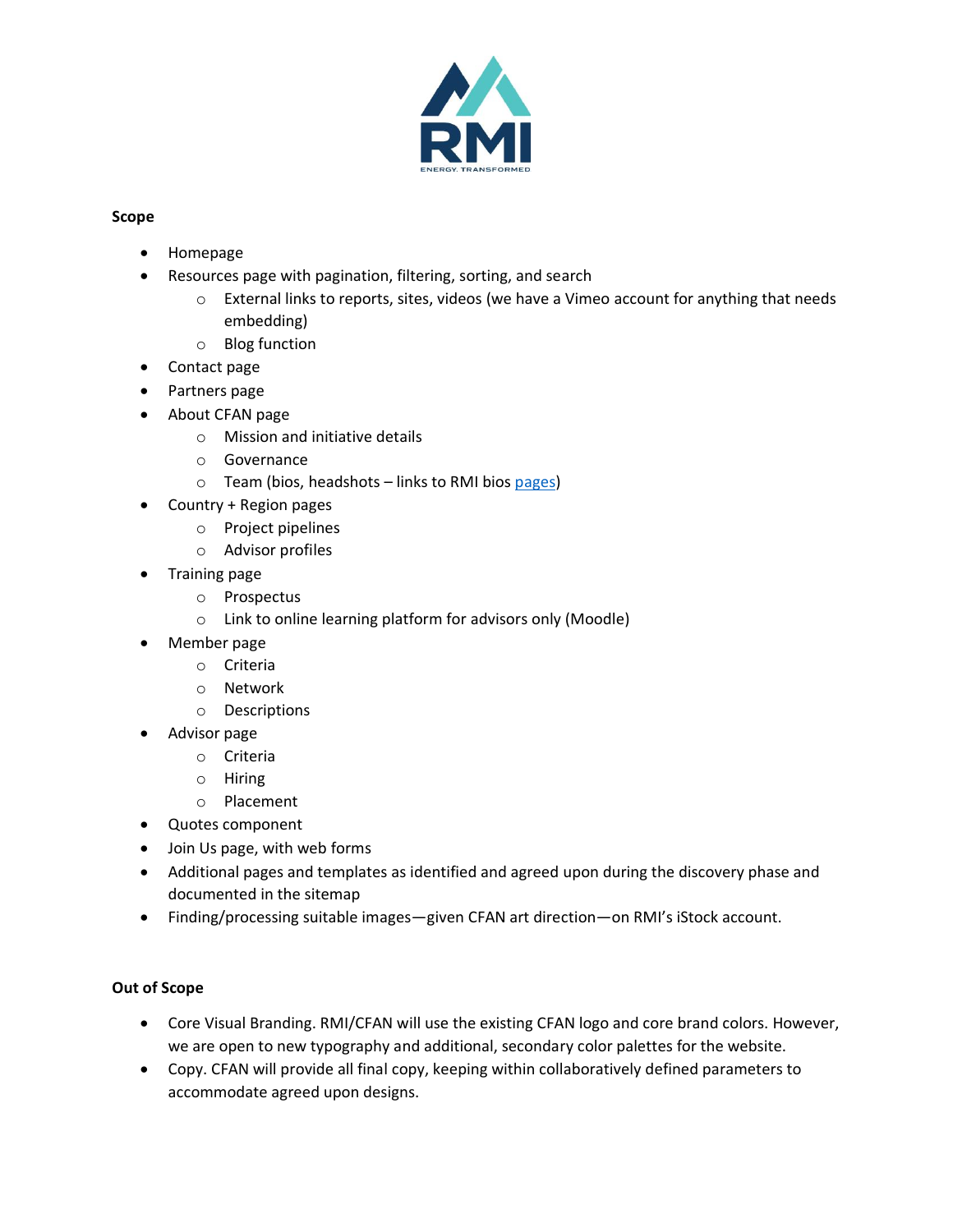

- Certain image files and assets such as any original photography the site needs: CFAN will provide all partner logo files and staff/partner headshots.
- PDF files or other downloads.
- Hosting. RMI/CFAN will provide a WPEngine hosting environment, with production, staging, and development environments.
- GitHub. RMI/CFAN will will provide.
- Licenses for any approved, paid plugins, software, or services material to the cfanadvisors.org website. RMI/CFAN will provide licenses or logins.

### **Duration**

This is a limited term contract ending with the completion and delivery of the CFAN website. We are targeting public launch in September 2022, with the possibility for add-on development after the launch.

We will be starting major outreach around or new regional cohort in the Caribbean in the fall during the lead up to the COP27 Climate Conference in November. We will be doing significant outreach around New York Climate Week (Sept 19-25) and so hope to have a redesigned site ahead of this date. Ideally, we would be able to see a near-finished product in late August and have all kinks worked out by September 15. Since we recognize the time constraints, we are open to the idea of iterative updates, where we prioritize the must-haves for September and build future components on a rolling basis.

### **GUIDELINES FOR QUOTATION SUBMISSION**

### **Requirements**

|                                 | For RMI Procurement Lead to fill in:                                            |      |                             |                   | For Tenderer to fill in: |                                      |
|---------------------------------|---------------------------------------------------------------------------------|------|-----------------------------|-------------------|--------------------------|--------------------------------------|
| Line-<br>item<br>no.            | <b>Description of Goods</b><br>/ Services                                       | Unit | <b>Quantity</b><br>required | <b>Unit Price</b> | <b>Total Price</b>       | <b>Estimated</b><br>delivery<br>date |
| 1                               | Sitemap + Wireframes                                                            | Set  | $\mathbf{1}$                | \$                | \$                       |                                      |
| $\overline{2}$                  | Component, template,<br>and page mockups<br>and design files                    | Set  | $\mathbf{1}$                | \$                | \$                       |                                      |
| 3                               | Custom theme-and<br>plugin if needed-<br>code implemented on<br>production site | Set  | $\mathbf{1}$                | \$                | \$                       |                                      |
| $\overline{a}$                  | Content<br>migration/population                                                 | Set  | $\mathbf{1}$                | \$                | \$                       |                                      |
| 5                               | CMS + Code<br>Documentation +<br>training                                       | Set  | $\mathbf{1}$                |                   |                          |                                      |
|                                 | <b>Subtotal</b>                                                                 |      |                             | \$                |                          |                                      |
| \$<br>Sales tax (if applicable) |                                                                                 |      |                             |                   |                          |                                      |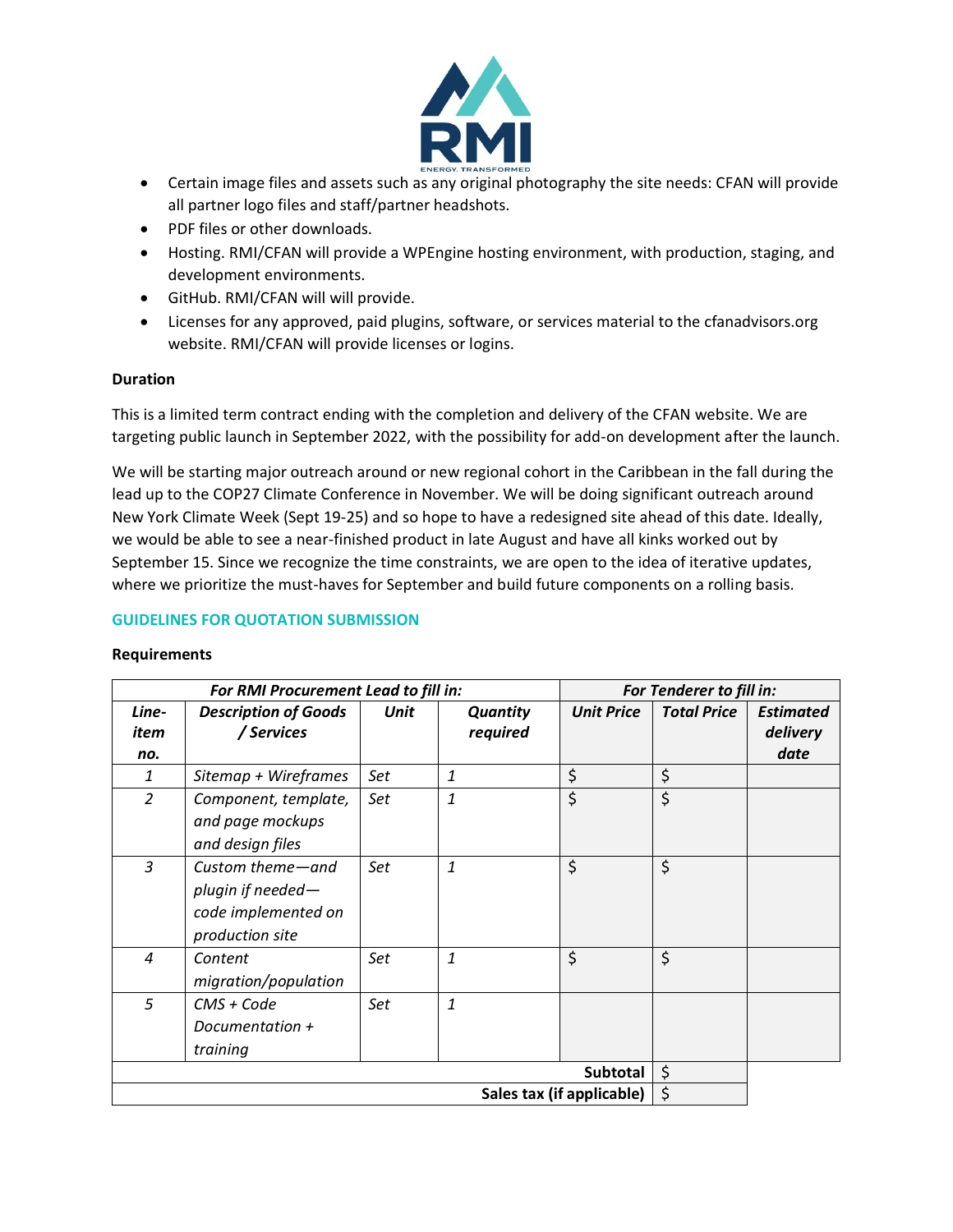

| Delivery charge (if applicable)             |  |
|---------------------------------------------|--|
| Other charges (if applicable) $\frac{1}{2}$ |  |
| <b>TOTAL</b>                                |  |

Each tenderer must fill in the grayed sections in the table above.

The selected tenderer will also be able to demonstrate capacity in similar work or delivery of goods, particularly:

- *Information Architecture and UX*
- *Visual design*
- *UI design*
- *WordPress theme/plugin development, including Advanced Custom Fields, custom Gutenberg Block development, and the WordPress "site editor"*
- *PHP, JavaScript, CSS, and Semantic HTML*
- *Git + GitHub*
- *Technical SEO*
- *Clean, performant, accessible code*
- *Digital project and product management*

## **Quotation Content**

Tenderers should submit:

- A statement of interest that includes a description of how the above Requirements are met
- *Tenderer's official name, address, and contact information*
- *Name, position, address, and contact information of person who is authorized to make decisions or represent the tenderer*
- *Type of entity*
- *A CV or CVs of core team*
- *Examples of and references for similar work*
- *Tenderer contact details*
- *Quotation validity period*

Quotations, including all supporting documents, should be written in English and financial information should be provided in USD. Supporting documents may be in another language, provided they are accompanied by an accurate translation of the relevant passages in English.

RMI is aware that information contained in a quotation may indicate a tenderer's current operations and may be confidential. Therefore, RMI requests that any confidential information in a quotation be clearly identified as such and RMI will treat it as confidential.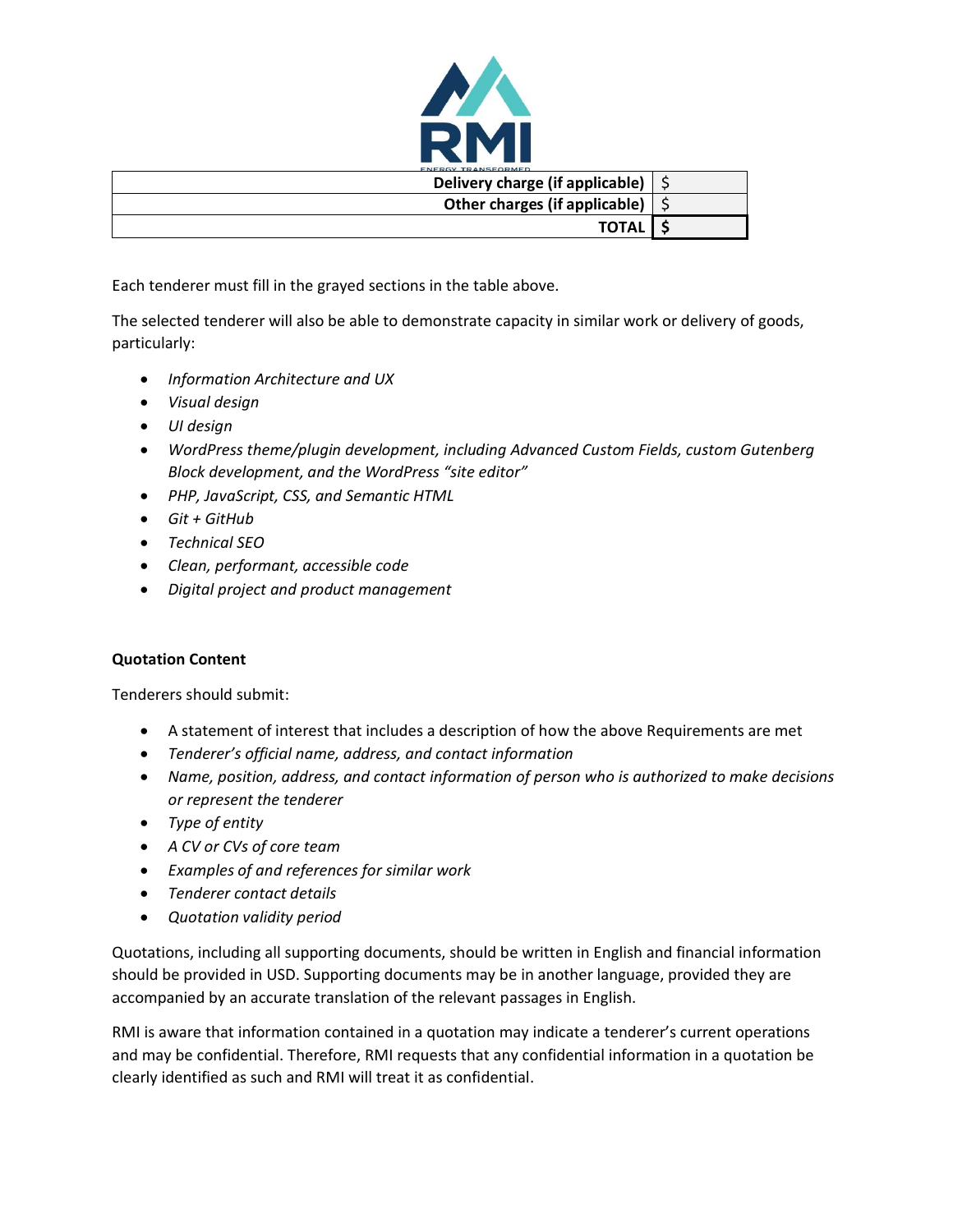

All materials submitted with a quotation become property of RMI. RMI will have the right to use all ideas or adaptations of the ideas contained in the quotations received subject to clearly identified confidential or proprietary limitations. Disqualification of any quotation does not restrict or eliminate this right.

### **RFQ Process & Timeline**

| <b>Stage of Procurement</b>                        | Date, Time, Time zone |
|----------------------------------------------------|-----------------------|
| RFQ released                                       | May 16, 2022 6am MT   |
| Deadline for questions                             | June 8, 2022          |
| Questions answered by RMI                          | June 13, 2022         |
| Quotation submission deadline                      | June 17, 2022 6pm MT  |
| Interviews with selected tenderers (if applicable) |                       |
| Final tenderer selection                           | June 25, 2022         |

All questions about this RFQ must be received via electronic mail to the contact below. Answers to the questions will be shared with all parties who have asked questions or otherwise expressed interest.

All quotations must be sent via electronic mail to the same contact listed below by **June 17, 2022 6pm MT:**

*Denali Hussin, Program Marketing Lead, dhussin@rmi.org*

*Dan Slanger, RMI Web Manager, dslanger@rmi.org* 

When sending questions or submitting a quotation please use this electronic mail subject: *Quote for CFAN website*

Please note that it is the tenderer's responsibility to ensure that the quotation and all other required documents are received by the closing date at the email address specified above. Quotations received after the time and date specified will not be reviewed or considered. Failure to provide any information requested in this RFQ may result in rejection for non-responsiveness.

### **EVALUATION AND SELECTION**

### **Evaluation Criteria**

The following elements will be the primary considerations in evaluating quotations submitted in response to this RFQ.

Formal criteria:

- *Experience with similar projects*
- *The extent to which the quotation fulfills RMI's stated requirements as set out in the RFQ*
- *Completion of all requirements*

Financial quotation criteria: